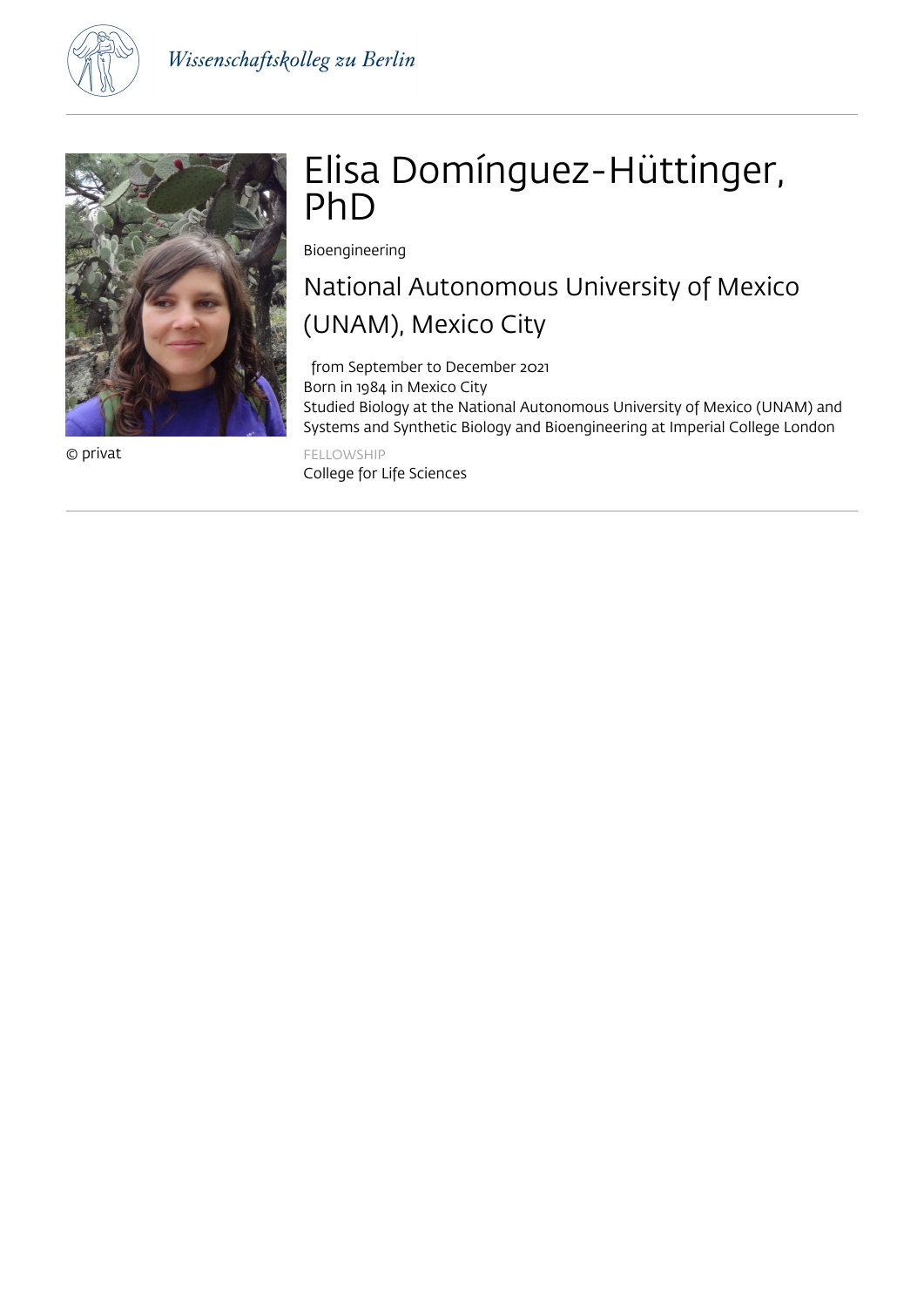## Towards a Mathematical Description of Health: from Phenotypical Stability to Ecological Resilience

 A key feature of healthy biological systems is their ability to adapt and respond to environmental and genetic fluctuations while simultaneously maintaining their stability, homeostasis, and resilience. Understanding how this balance between robustness and plasticity is maintained in health and lost in disease is one of the most pressing questions in biology.

In my research, I tackle this question from a systems biology perspective. Specifically, I construct and analyse mechanistic mathematical models of complex biological systems and ask under which conditions health emerges from the system's interactions. Qualitative transitions between healthy and disease states can be interpreted as catastrophic shifts, or bifurcations, of the mathematical model. Using this approach, it has been possible to contribute to understand, prevent, diagnose, and reverse health-to-disease transitions in complex biological systems ranging from individual cells to whole ecosystems.

The time is ripe to critically think about the features of these models from a theoretical perspective. Questions to be addressed include:

(1) What are the shared structural properties of the regulatory networks that maintain homeostasis in biological systems operating at different scales?

(2) Can we define the health of complex biological systems as a trade-off between robustness and plasticity in response to perturbations?

(3) What are the methodological scopes, limitations, and implications of using catastrophe theory to study the health of complex biological systems?

In this project, I will tackle these questions by constructing, validating, analysing, and comparing a set of minimal mathematical models that represent critical bifurcations of complex biological systems operating at three different scales: (1) Cellular-level phenotypical stability; (2) Physiological homeostasis, and (3) the Integrity of an ecological community.

This project will contribute to an integrative and systems-level understanding of health in complex biological systems across different scales and to improve the strategies for the prevention, early detection, and reversal of unwanted cata-strophic transitions.

#### Recommended Reading

Domínguez-Hüttinger, Elisa, Panayiotis Christodoulides, Kosuke Miyauchi, Alan D. Irvine, Mariko Okada-Hatakeyama, Masato Kubo, and Reiko J. Tanaka (2017). "Mathematical Modeling of Atopic Dermatitis Reveals 'Double-Switch' Mechanisms Underlying Four Common Disease Phenotypes." Journal of Allergy and Clinical Immunology 139, no. 6: 1861-1872.e7. https://doi.org/10.1016/j.jaci.2016.10.026.

Domínguez-Hüttinger, Elisa, Neville J. Boon, Thomas B. Clarke, and Reiko J. Tanaka (March 2017). "Mathematical Modeling of Streptococcus pneumoniae Colonization, Invasive Infection and Treatment." Frontiers in Physiology 8: 115. https://doi.org/10.3389/fphys.2017.00115.

Álvarez-Buylla Roces, Maria Elena, Juan Carlos Martínez-García, José Dávila-Velderrain, Elisa Domínguez-Hüttinger, and Mariana Esther Martínez-Sánchez (2018). Modeling Methods for Medical Systems Biology: Regulatory Dynamics Underlying the Emergence of Disease Processes. Cham: Springer.